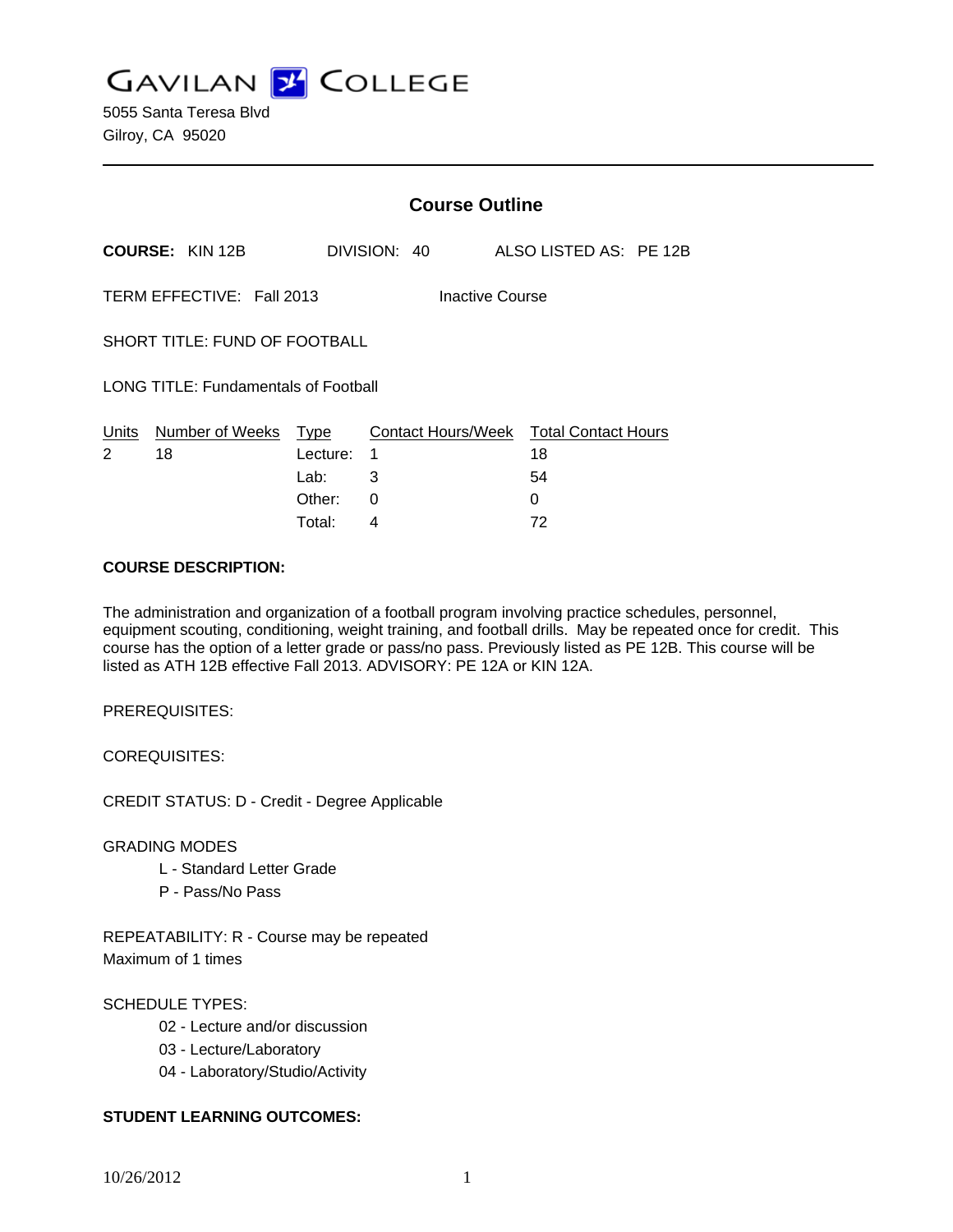1. The student will describe and demonstrate the mechanics for the following blocking and tackling skills: reach block, cut block, partner tackling, and tackling while stripping the football.

ILO: 7, 2, 1

Measure: demonstration, class discussion

2. The student will apply the rules, advanced strategies, and advanced offensive, defensive, and special teams theories in game-like situations.

ILO: 2, 7, 4

Measure: performance, role playing

3. The student will develop and implement a practice plan.

ILO: 7, 2, 4, 1

Measure: written report, oral report, project

# **CONTENT, STUDENT PERFORMANCE OBJECTIVES, OUT-OF-CLASS ASSIGNMENTS**

Inactive Course: 09/24/2012

12 Hours

Introduction. Course syllabus, grading procedures, and course expectations will be discussed. Equipment needs, stretching, and conditioning drills specific to football will be reviewed. Stance and alignment. The essential techniques for a proper stance by each position, including a two point and a three point stance for both offensive and defensive players, will be described. A variety of alignments will be taught based on position and play called. Students who repeat the class will become more proficient in these skills through repetition of the drills in class. They will be provided with the opportunity to mentor a first year student.

HW: They will view a video of players at each position, critique their stances and prepare a written and an oral report.

SPO: The students will describe and demonstrate eight (8) stretches used for the sport of football. They will develop and demonstrate two (2) new conditioning drills that could be used in class. The techniques for a proper stance by each position, both offensively and defensively, will be explained and demonstrated. Alignments, based on position and play, will be diagramed.

## 8 Hours

Blocking and tackling. Advanced fundamentals on reach blocks, cut blocks, and downfield blocking as well as partner tackling and tackling and stripping the football will be presented. Advanced mechanics involved in catching a football and defeating blocks will be introduced through lecture, demonstration, film, and guided practice. Students who repeat this course will work with a first year student, helping them develop their techniques. They will also become more proficient it their skills through repetition of the drills in class.

HW: A film on tackling fundamentals and techniques and a film on group tackling fundamentals will be reviewed and a report prepared. A series of hand/eye coordination and footwork drills will be developed and then presented in class.

SPO: Students will demonstrate the proper techniques for reach blocks, cut blocks, and downfield blocking and explain when they would be used. Partner tackling and tackling and stripping the football will be discussed and demonstrated.

### 12 Hours

Lecture, discussion, and a film on the rules of the game of football. Case studies on rule interpretations will be provided for student analyses. Information on developing a practice schedule will be presented through lecture and discussion. A debate about what a practice schedule should include - conditioning, special teams work, group work, individual work, etc. - will be conducted. Students who repeat the class will be provided the opportunity to officiate scrimmages where they can utilize their knowledge of the rules. They will have the opportunity to help run a practice.

HW: As an out of class assignment, students will attend a football game and observe and write an evaluation of the game officials' calls. They will create practice schedules for an entire week of practice.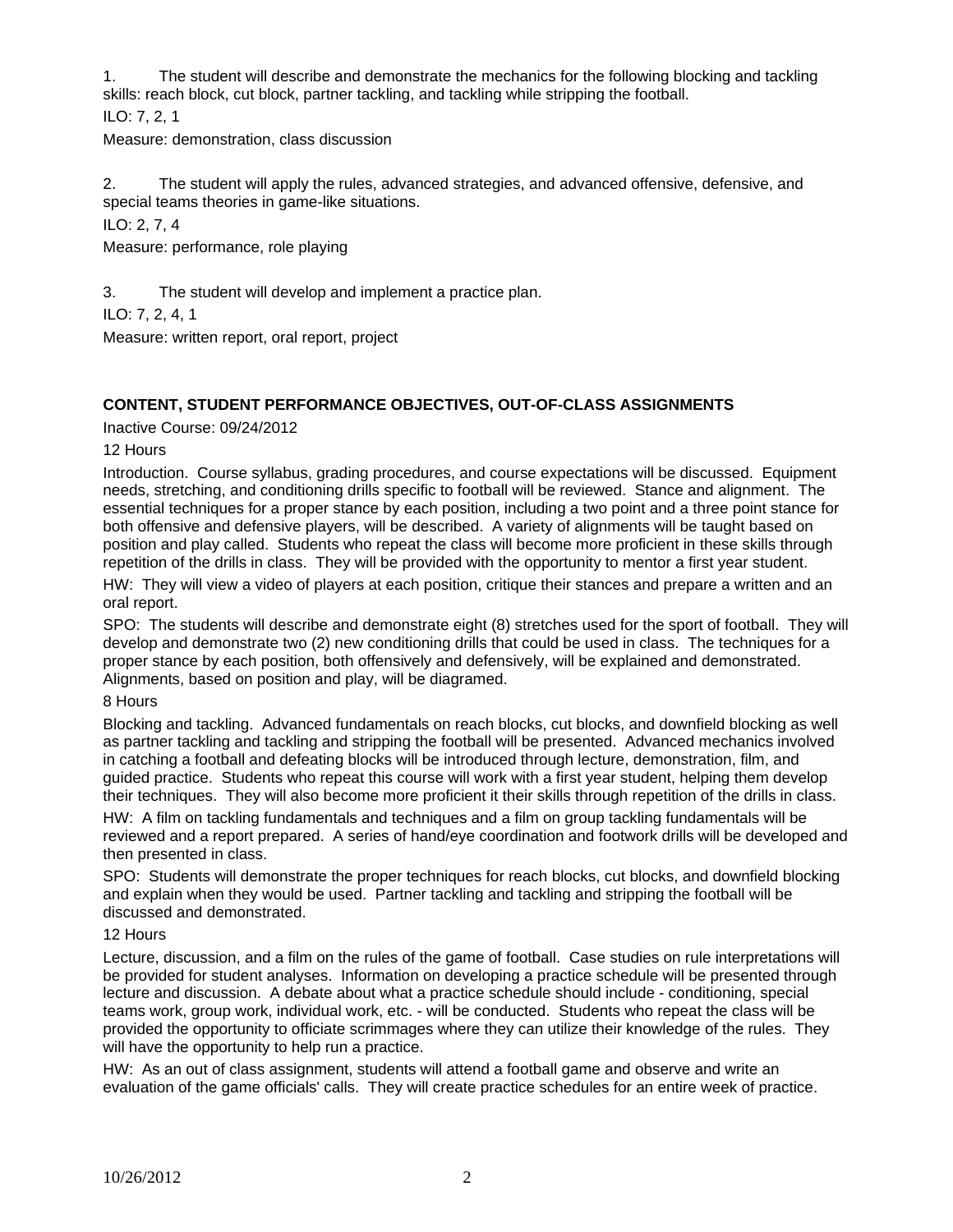SPO: Students will analyze and interpret case studies in the standard rule book. They will officiate scrimmages and make the correct calls depending on the situation. Students will discuss and debate what should be included in a practice schedule.

### 12 Hours

Offensive positions. A review of the terminology used for each offensive position; including the hole numbers, gap letters, formation calls, and motion calls; will be held. Defensive positions. A review of the terminology used for each defensive position; including each defensive front, position, gap letters, formation adjustments, and motion calls will be facilitated. Specialty positions. A review of the terminology for special teams positions based on each special team; including blocking assignments, return calls, and responsibilities; will be provided. Students who repeat the class will lead a discussion on offensive, defensive, and special teams positions.

HW: Students will design a series of offensive formations which will include diagrams for each position. They will also design defenses for each of the above offenses. They will diagram each formation and label each position and gap. The same will be done for special teams.

SPO: Students will label and discuss each offensive, defensive, and special teams position. They will perform each offensive, defensive, and special teams position in practice and scrimmage situations. 8 Hours

Offensive situations. Review offensive strategy and philosophy based on down and distance, field position, defensive adjustments, and personnel. Defensive situations. Review defensive strategy and philosophy based on down and distance, field position, offensive formations, offensive tendencies, and personnel. Classroom lecture, film observation, on-field instruction, and drills will be utilized. Students who repeat this course will improve their knowledge of offensive and defensive strategies involved in football.

HW: Students will develop a 10 play offensive script and a defensive stunt package based on the offensive formations.

SPO: Students will perform the offensive and defensive concepts and strategies in practice and scrimmage situations. They will discuss the philosophies involved in these offensive and defensive strategies.

### 8 Hours

Weight training and conditioning for football. A review of the weight training techniques and conditioning principles specific to football will be provided. This will include performing lifts based on power and explosion and auxiliary lifts as well as aerobic, anaerobic and plyometric conditioning exercises. The use of kettlebells will be introduced. Testing in the four core lifts: bench press, dead lift, squat, and power clean will be administered. Students who repeat this class will become more proficient in their weight training techniques and conditioning principles through supervised repetition in class.

HW: As an out of class assignment, students will develop an off-season weight training and conditioning program. They will read a handout on the use of kettlebells and be prepared to discuss this information in class.

SPO: Students will complete testing for the four core lifts. They will demonstrate at least four (4) exercises with the kettlebell. Students will participate in a variety of aerobic, anaerobic, and plyometric exercises.

8 Hours

Scouting and game preparation. Philosophies of game preparation; including film review, scouting reports, and practice sessions will be discussed. Opportunities for interclass play will be provided. Students who repeat the class will officiate some of the games. Their skills will improve through supervised repetition in class.

HW: Students will review game film and input information into a scouting report. They will write a review of their interpretation of the rules when they were officiating.

SPO: Students will demonstrate all their skills during practice and scrimmage situations. They will execute offensive, defensive, and special teams plays.

2 Hours

Final Examination (Practical and Written)

## **METHODS OF INSTRUCTION:**

Lecture, demonstration, guided practice, video analysis and interpretation, group discussion.

## **METHODS OF EVALUATION:**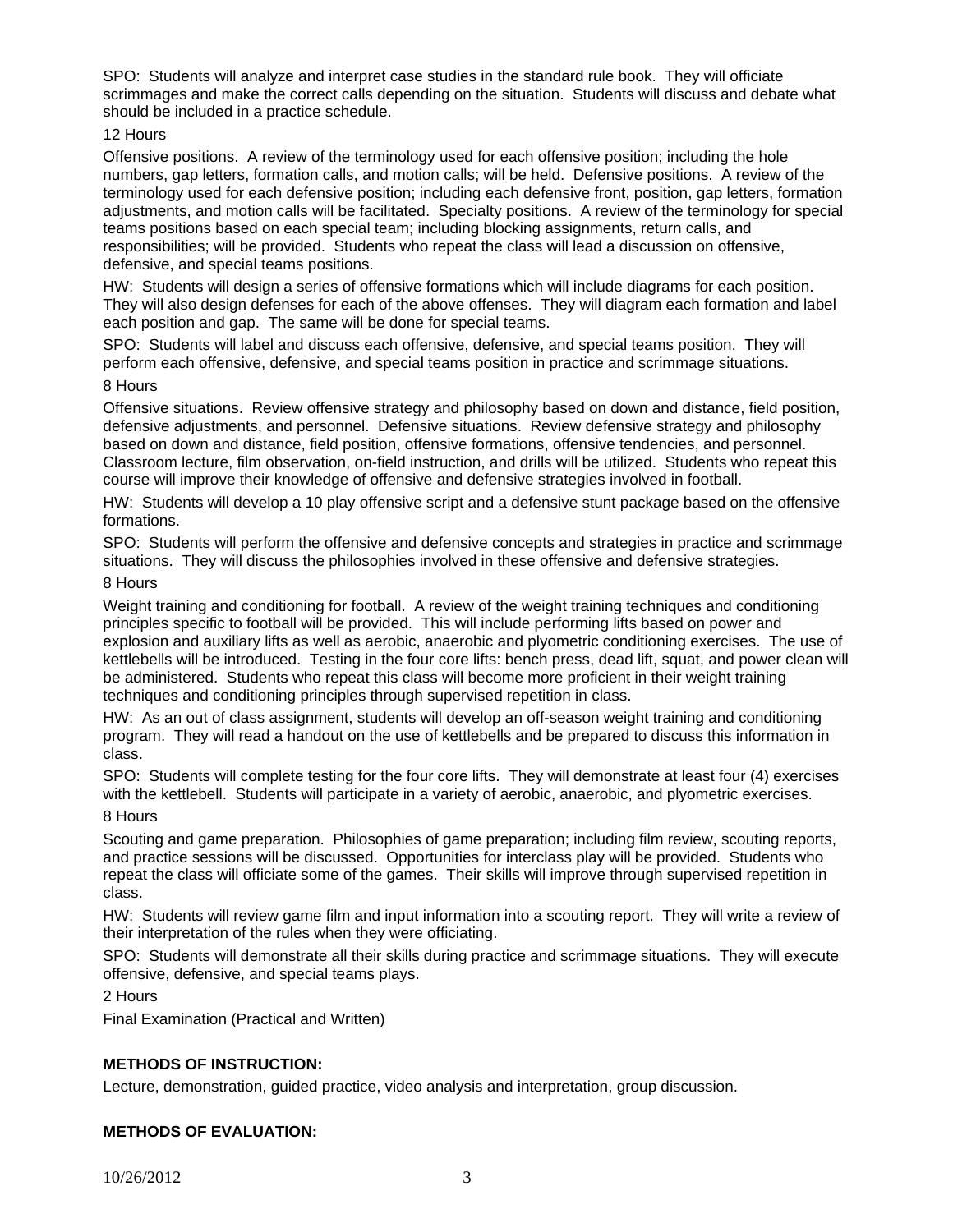The types of writing assignments required: Written homework Reading reports Other: Note taking and film review reports. The problem-solving assignments required: None The types of skill demonstrations required: Performance exams The types of objective examinations used in the course: Multiple choice Matching items Completion Other category: Requires student participation The basis for assigning students grades in the course: Writing assignments: 10% - 20% Problem-solving demonstrations: 0% - 0% Skill demonstrations: 30% - 50% Objective examinations: 10% - 20%

Other methods of evaluation: 30% - 40%

JUSTIFICATION:

The department is requesting a name change, from the Physical Education and Athletics Department to the Department of Kinesiology and Athletics.

The reasons for this action include:

1) A desire to follow suit with the 4-year colleges and universities.

2) A trend in the field. Community colleges are moving in this

direction with Cabrillo College already taking this action. Others such as Sacramento City College, Mission College, and Diablo Valley College are also in the process of changing their name as well. Gavilan College can be a leader in this trend.

3) This more closely describes what our profession is about.

"Kinesiology is the academic discipline concerned with the art and science of human movement."

4) The state academic senate has proposed that Kinesiology and Exercise Science majors be added to the Disciplines List so they have recognized the move in this direction.

5) Over recent years, there have been discussions within the State regarding the need to streamline Physical Education as a discipline.

This would help with the negative connotation that is often identified with this discipline. Gavilan College has worked hard to modify our programs to meet State requirements for our major. The name change would be another step in the right direction.

# **REPRESENTATIVE TEXTBOOKS:**

## **ARTICULATION and CERTIFICATE INFORMATION**

 Associate Degree: GAV E1, effective 201170